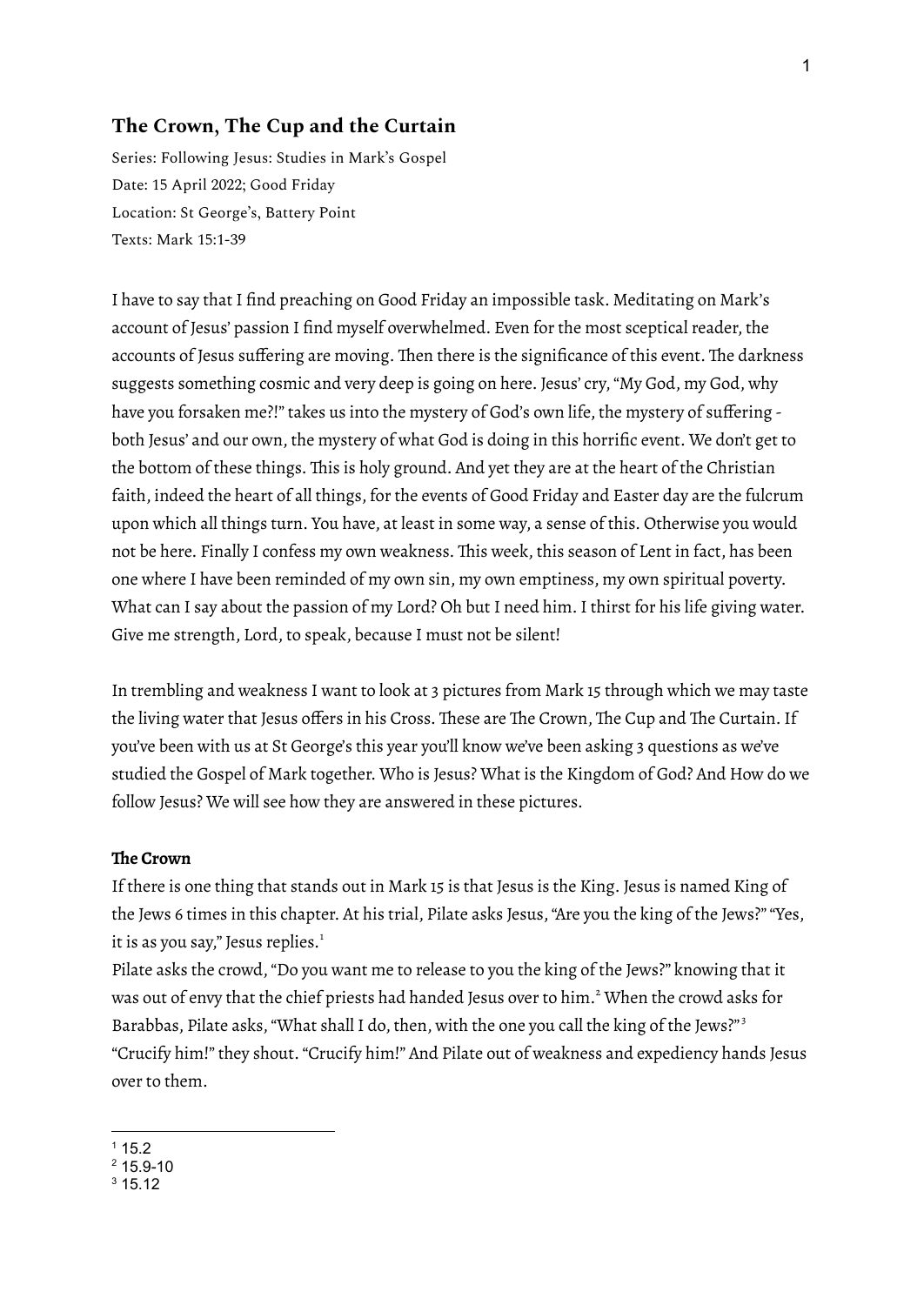The next scene is a brutal parody of a coronation. Jesus is led to the palace. The soldiers put a purple robe on him and set a crown on his head. But it is a crown of thorns, and they do this only to mock him."Hail, king of the Jews!" Kings have sceptres, but they strike him on the head with a staff. They spit on him. They fall on their knees in mock homage to him. It's a scene full of irony, because Jesus really is the king of the Jews. Right from the start of the Gospel Mark has told us that he is the Christ, God's anointed king. The soldiers mock him, but their words are true. This really is his coronation. The written notice of the charge on his cross - The King of the Jews is true. The cross is his throne.

When it comes to kings we expect power and glory. But this is not Jesus' way. He comes in weakness and humility. Back in Mark 10 James and John had asked "Let one of us sit at your right and the other at your left in your glory." Jesus said to them, "You don't know what you're asking. Can you drink the cup I drink?" He continued,

You know that those who are regarded as rulers of the Gentiles lord it over them, and their high officials exercise authority over them. **43** Not so with you.Instead, whoever wants to become great among you must be your servant, **44** and whoever wants to be first must be slave of all. **45** For even the Son of Man did not come to be served, but to serve, and to give his life as a ransom for many.

This, it turns out, is how Jesus exercises his kingship, his divine authority: in humble service. Giving his life as a ransom, for his own who rejected him; for those who mocked him and hurled insults; for those who deserted him; even for you and for me. His humiliation is his glory. His throne is the cross. Those on his right and left in glory are criminals. The cross was the cup that he drank. That brings us to point 2.

## **The Cup**

Jesus asked James and John whether they could drink the cup he would drink. Then in the garden of Gethsemane Jesus prays,

*"Abba*, Father," he said,"everything is possible for you. Take this cup from me. Yet not what I will, but what you will."

What is this cup? Here, as so often, we only understand Jesus' words if we look to the Hebrew Scriptures, the Old Testament. Psalm 75.7-8 reads

It is God who judges:

He brings one down, he exalts another.

In the hand of the Lord is a cup

full of foaming wine mixed with spices;

he pours it out, and all the wicked of the earth

drink it down to its very dregs.

Or, from the prophet Jeremiah,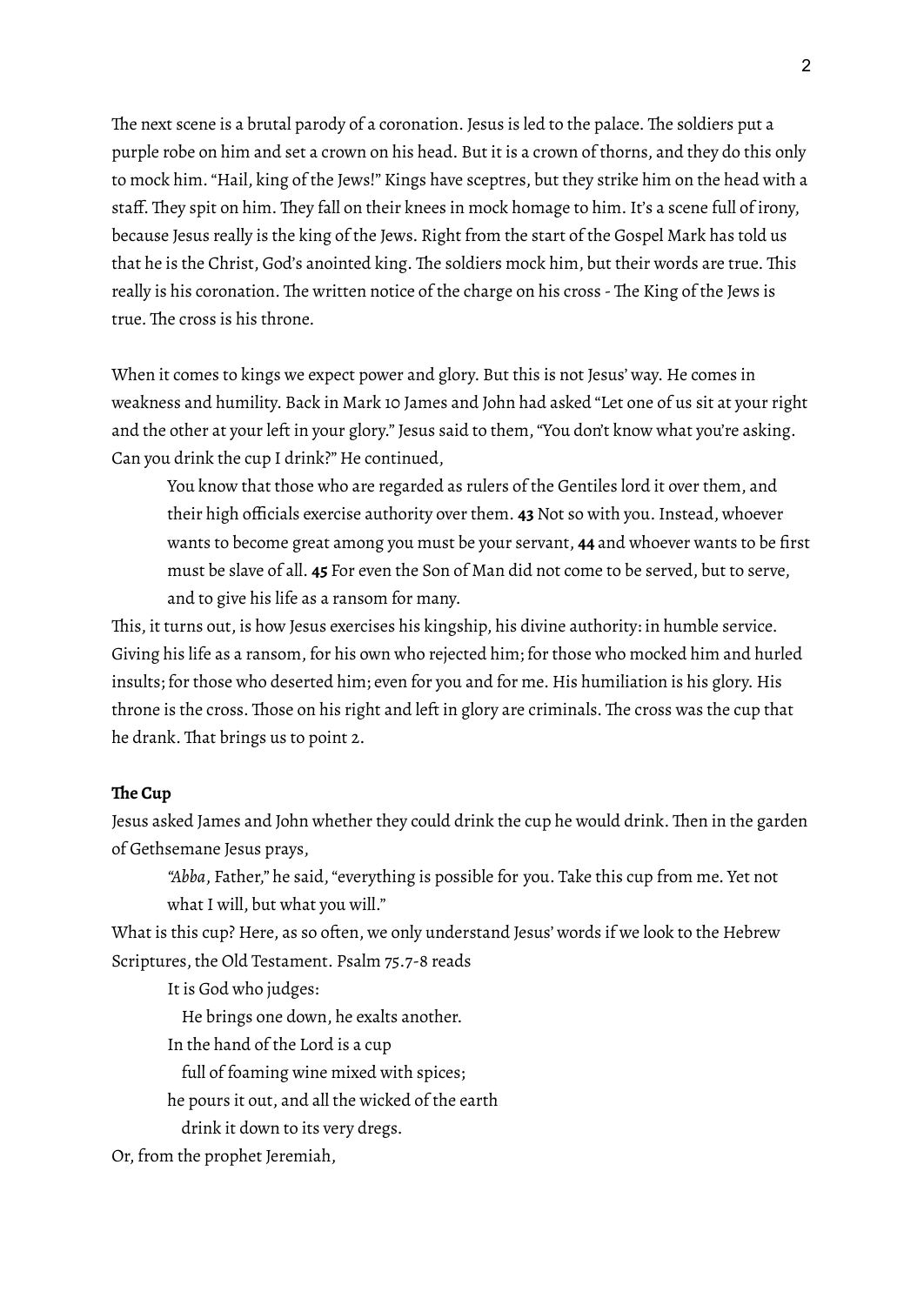**15** This is what the Lord, the God of Israel, said to me: "Take from my hand this cup filled with the wine of my wrath and make all the nations to whom I send you drink it. 4 God is the one who judges. The cup is the cup of his wrath, his righteous anger, against all the wickedness of people.

The wrath of God is something we shy away from. Isn't God a God of love? How could he have such anger? When it comes to our own anger we know it so often goes wrong. It is such a powerful emotion. We can lash out and hurt others. And yet, we also recognise there are times when anger is the right response to a situation. We get angry when someone we love is threatened. We get angry at oppression, when the innocent suffer unjustly. Anger moves us to defend, to protect, to seek justice. How much more so for God, who loves the creation that he has made; who infinitely loves the people that he has made.It is not anger, but indifference that is the opposite of love.

And yet what do we do? Despoil his creation and degrade and destroy each other. Oh yes, we're capable of great good. But, if we are honest, evil lurks within our hearts that all too often spills out.It is too easy to point the finger at those people over there who do evil things. All too easy to exclude them from the company of human beings and exclude ourselves from the company of sinners. But we only need to look at the crucifixion to see that everyone is implicated. The sacred and secular authorities, the criminals and Jesus own disciples. Betrayal, lies, fear, desertion, expediency, corruption, injustice, group think, manipulation, cruelty, bullying, mockery, violence, murder. Are we not also guilty of these in our thoughts if not our actions. The cross exposes our depravity. Just as Mark makes it clear that Jesus is the king, so it is also clear that the wickedness of the human actors springs from the fact that they, and we, do not recognise and bow to Jesus as king. Sin, human wickedness, it is not just the bad things that we do, it is rebellion against God. A defiant "No!", instead of "Yes, Lord."

And yet where does Jesus' hang? Between two guilty rebels.In our place and with us. The Father's will is that he drink the cup, the cup of wrath, the cup of righteous judgement upon your sin and mine and the sins of the whole world. He willingly takes the cup and he drains it to its very dregs. This is the Father and Son, one in will and purpose and action. Why? That brings us to point 3, the Curtain.

## **The Curtain -the way to the Father**

After 3 hours of darkness Jesus cries out and breathes his last. Mark 15.38 records that "the curtain in the temple was torn from top to bottom." What was this curtain and what did this signify? The temple in Jerusalem was the place where the Creator God was meant to live among

 $<sup>4</sup>$  Jeremiah 25.15</sup>